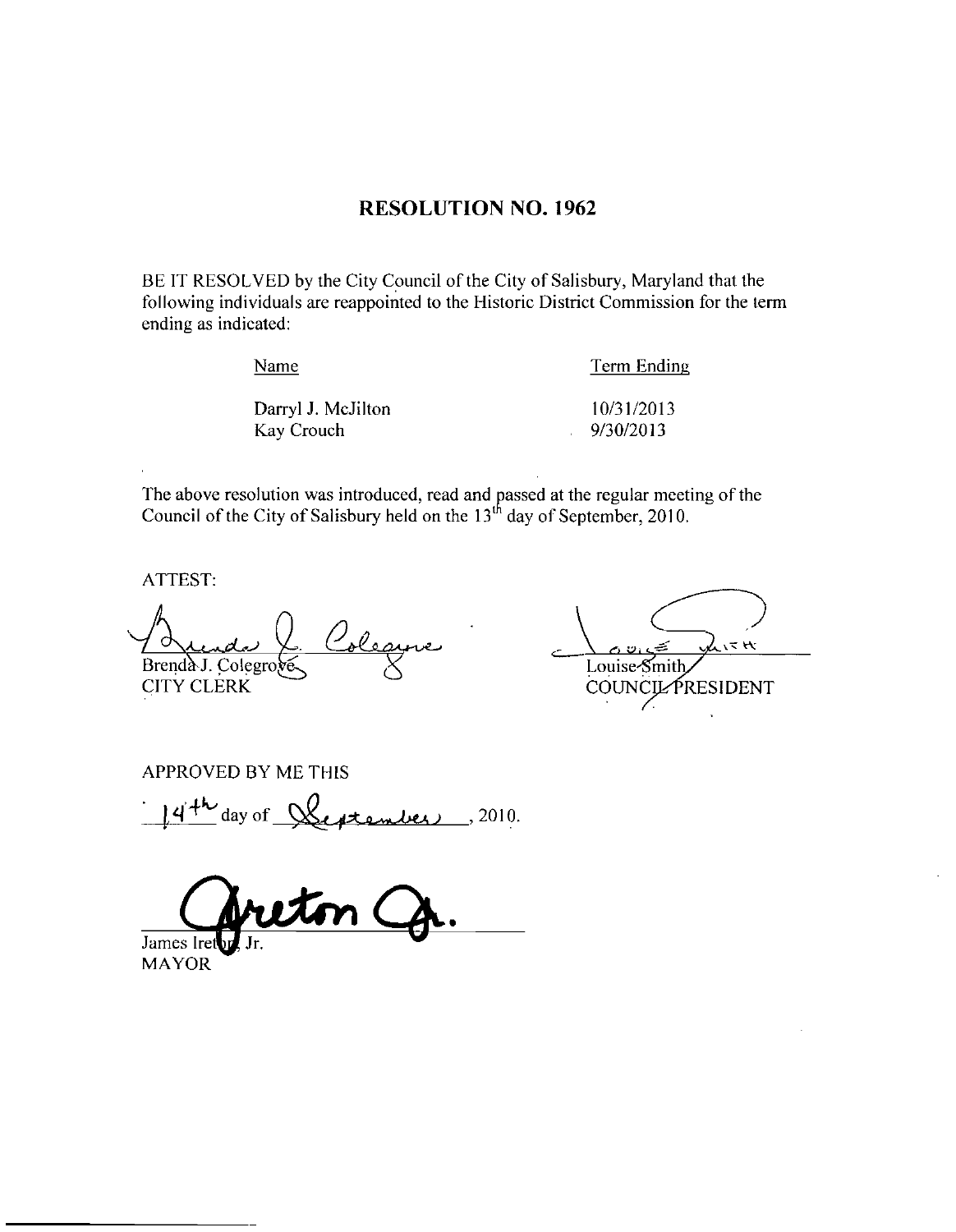# INTER

# $\frac{1}{\frac{1}{\text{OFFICE}}}$  MEMO

i

# OFFICE OF THE MAYOR

| To:          | John Pick                                          |
|--------------|----------------------------------------------------|
| From:        | Sherrell McBride                                   |
| Subject:     | Reappointments to the Historic District Commission |
| <b>Date:</b> | September 7, 2010                                  |

Mayor Ireton would like to reappoint the following persons to the Historic District Commission

Candidate Darryl J. McJilton Kay Crouch

Term  $\frac{\text{Term}}{10/31/2013}$ <br>9/30/2013 <u>Term</u><br>10/31/2013<br>9/30/2013 <u>Term</u><br>10/31/2013<br>9/30/2013

 $\mathbf{t}$ 

Kay Crouch<br>
Attached you will find letter's of interest for Mr. McJilton and Ms. Crouch and the Resolution necessary for their reappointment. Please forward this information to the City Council for the next City Council meeting. Please let me know if you have any questions.

Attachments

CC: Mayor Ireton Tom Stevenson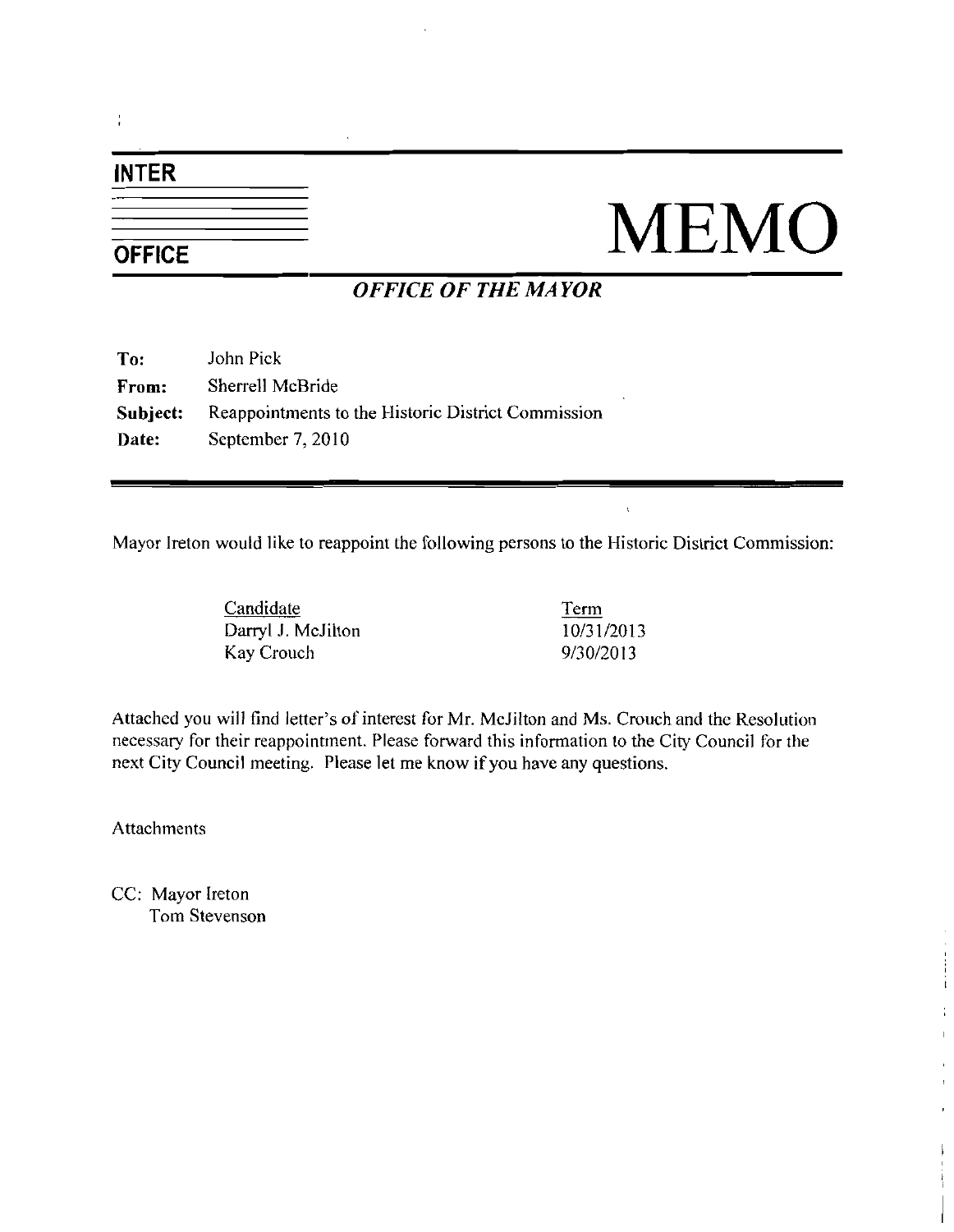306 Gay Street Salisbury, Maryland 21801 September 1, 2010

Mayor Jim Ireton Office of the Mayor City of Salisbury 125 N. Division Street Salisbury, Maryland 21801-4940

Re: Historical Commission

Mayor Ireton

<sup>1</sup> would like to express my interest in continuing serving on the Historical Commission

have been aSalisbury resident for over 20 years and have owned <sup>a</sup> home in Newtown for seventeen years <sup>I</sup> have served on the Newtown Association board for 9 nine yeazs ending in 2006. 1 am currently employed with Perdue Farms as a Systems Analyst in the Information Technology Department.

In the last 17 years, we have performed many of our own renovations ranging from sanding floors, painting exterior to replacing the kitchen. We are very conscious to what we do with the interior as well as exterior to keep within that old charm. We have made many contacts with contractors and have done research on various aspects ofrestoration to keep our home in the period

As an analyst and a supervisor, I have no reservations to asking experts for their opinions and knowledge of issues. My judgments are made by fact and reason. I believe in keeping with the historic feel of the neighborhood and encourage restoration. There also must be a balance of new and old technology and there must consistency in the decisions of the commission. Renovations are costly. The commission will need to think outside the box in these energy conscious and economic times when making suggestions and decisions. In the last 17 years, we have performed many of our own renova<br>sanding floors, painting exterior to replacing the kitchen. We are<br>we do with the interior as well as exterior to keep within that old<br>many contacts with cont

If needed, you may contact me during the day at  $410-543-3288$ . My email address is darryl.mcjilton@perdue.com. Thank you for your consideration.

Sincerely,

Darryl J. McJilton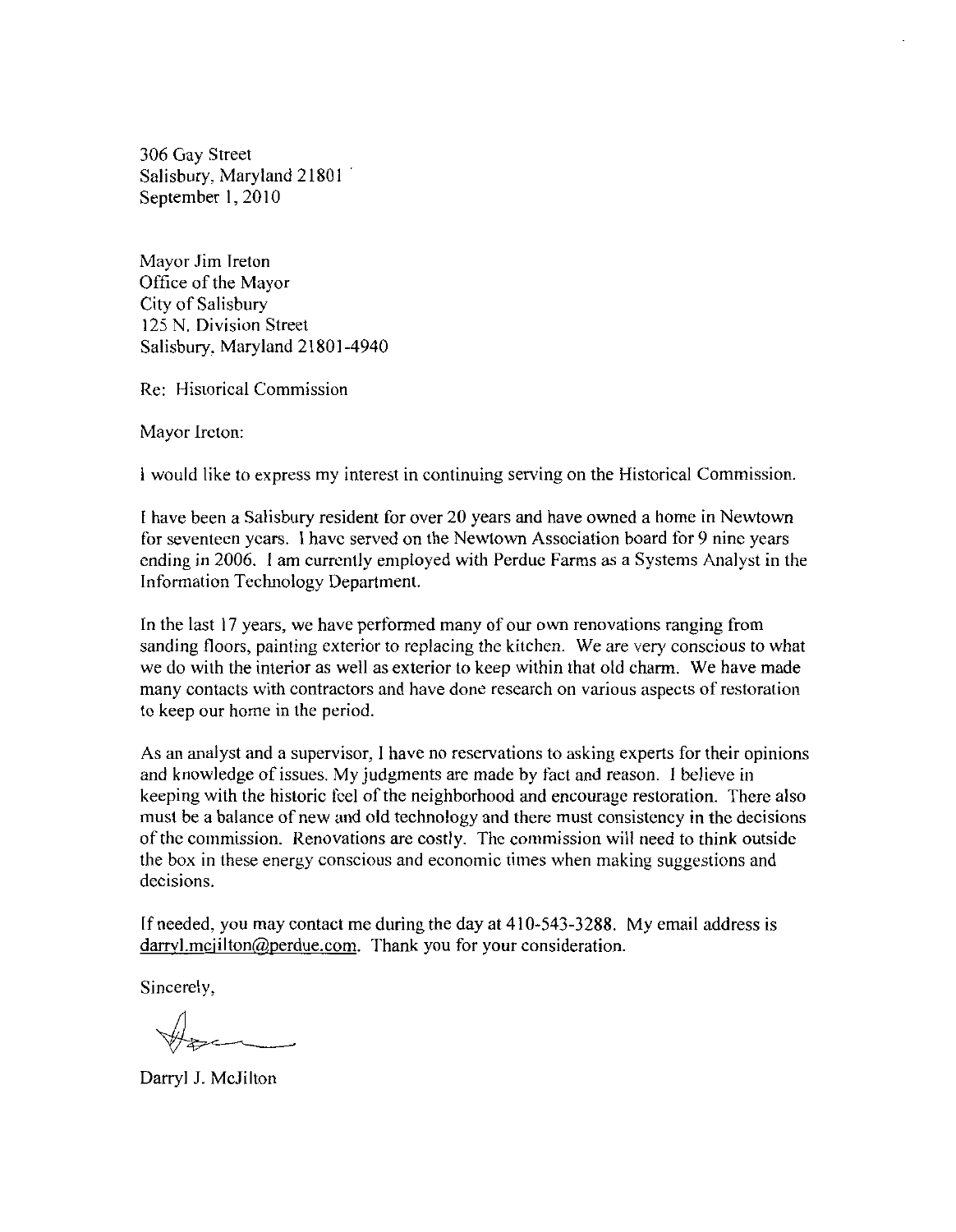## Darryl J. McJilton 306 Gay Street, Salisbury, MD 21801 irryl J. McJilto<br>eet, Salisbury<br>410-548-3730

#### PROFESSIONAL ACCOMPLISHMENTS

#### Perdue Farms, Inc., Salisbury, Maryland

January 2001 to Present

#### Infrastructure Support Supervisor - Service One

- Lead a team of seven analysts responsible for the day-to-day support all servers and the Mainframe
- $\Diamond$  Provided leadership to reduce production support time for state of health checks by utilizing team Lead a team of seven analysts responsible for the day-to-day support all servers and the<br>Mainframe.<br>Provided leadership to reduce production support time for state of health checks by utilizing te:<br>talent and expertise to tasks
- 0 Managed small routine support projects that were geared to improve pertormance on servers and PCs to reduce escalated tickets from Service Desk
- $0$  Manage and provided coaching for seven full-time Analysts.<br>  $0$  Responsible for writing and delivering performance evaluation
- Responsible for writing and delivering performance evaluations of Associates.
- <sup>0</sup> Responsible for creating development plans for associates
- $\Diamond$  Keep metrics on routine support and break fix help desk tickets and hours to see trends and present them to upper management and Tier 3 Project teams
- 0 Managing routine support tasks like time changes patching and pertormance improvement changes
- $\circ$  Review and approve change management documentation to ensure proper protocol is followed.<br> $\circ$  Review change management walkthroughs for accuracy and thoroughness
- $\theta$  Review change management walkthroughs for accuracy and thoroughness.<br>  $\theta$  Manage production issues by ensuring proper escalation of a production im-
- Manage production issues by ensuring proper escalation of a production impacting issues are communicated to all involved in a timely manner. Make sure analysts are working the issue and management is informed of statuses Ensure analysts are progressing and facilitate any escalation to vendors for assistance
- $\Diamond$  Responsible for recruitment and the interview process of candidates, evaluate candidates, follow up reference checks and acceptance or rejection notices
- 0 Participate in Problem Management to address repeating issues to find a root cause and eliminate the issue

- eliminate the issue.<br>Production Support Lead/Supervisor Technical Computing<br>↓ Implemented a team responsible for the day-to-day support of Intel based systems to increase the<br>productivity of Technical Computing Project checks for over 250 SQL and Oracle databases, 300 Windows servers and 45 Novell servers.
	- <sup>0</sup> Established Service Level Agreements for delivering state of health checks and escalations to Level 3 Project Teams
	- $\Diamond$  Provided leadership to reduce production support time for state of health checks by utilizing team talent and expertise to implement scripts and off-the-shelf software to automate many manual tasks
	- <sup>0</sup> Managed small routine support projects that were geared to improve performance on servers to reduce Help Desk calls

j.  $\mathfrak{f}$ 

 $\begin{array}{c} \begin{array}{c} \begin{array}{c} \begin{array}{c} \end{array}\\ \begin{array}{c} \end{array}\\ \begin{array}{c} \end{array}\\ \begin{array}{c} \end{array}\\ \begin{array}{c} \end{array}\\ \begin{array}{c} \end{array}\\ \begin{array}{c} \end{array}\\ \begin{array}{c} \end{array}\\ \begin{array}{c} \end{array}\\ \begin{array}{c} \end{array}\\ \begin{array}{c} \end{array}\\ \begin{array}{c} \end{array}\\ \begin{array}{c} \end{array}\\ \begin{array}{c} \end{array}\\ \begin{array}{c} \end{array}\\ \begin{array}{c} \end{array}\\ \begin{array}{c}$ ÷  $\begin{array}{c} \hline \end{array}$  $\dot{1}$  $\frac{1}{\epsilon}$  $\hat{\mathbf{r}}$ 

- 0 Manage and provide coaching for three full-time Technical Analysts.
- 0 Responsible for writing and delivering six and twelve month performance evaluations of Associates
- $\circ$  Responsible for creating development plans for associates.<br> $\circ$  Keep metrics on routine support and break fix help desk tick
- Keep metrics on routine support and break fix help desk tickets and hours to see trends and present them to upper management and Level 3 Project teams
- 0 Managing routine support tasks like time changes, patching, and performance improvement changes
- <sup>0</sup> Review change management documentation to ensure proper protocol is followed and presenting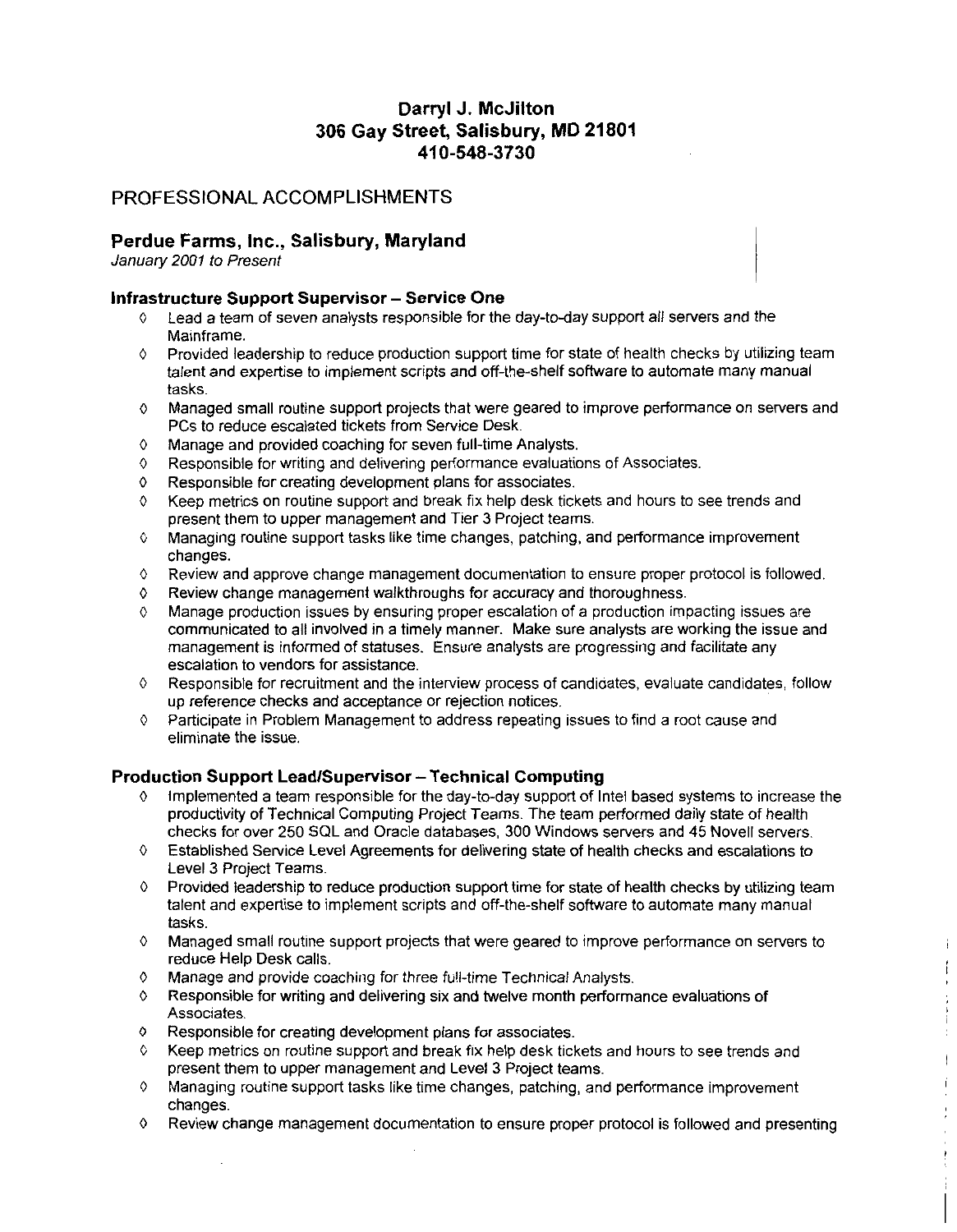to upper management for approval. Review change management walkthroughs for accuracy and thoroughness

- Manage production issues by ensuring proper escalation of a production impacting issues are communicated to all involved in a timely manner. Make sure analysts are working the issue and management is informed of statuses Ensure analysts are progressing and facilitate any escalation to vendors for assistance
- $\Diamond$  Responsible for recruitment and the interview process of candidates, evaluate candidates, follow up reference checks and acceptance or rejection notices
- $\Diamond$  Assist budgeting by submitting requirements and analyzing current environment variables to estimate support and upgrade costs

#### Technical Analyst/Project Manager - Technical Computing

- Initiated technical projects, provided benefits, estimated budget and presented to upper management through a formal gate process
- <sup>0</sup> Provide technical support for projects on other IT and project teams
- 0 Provide server support for Perdue locations in 12 states
- <sup>0</sup> Provide email support for all Perdue locations
- $0$  Lead support and maintenance of forty-five (45) Novell Netware servers.
- <sup>0</sup> Support and maintain Microsoft Windows NT 2000 and 2003 servers
- <sup>0</sup> Lead support and maintenance of an eight server Citrix Metaframe XP environment
- Manage server assets by maintaining leasing information, monitoring leasing expiration and purchasing or returning asset. Provided server and OS licensing configurations and obtained pricing for various IT projects
- <sup>0</sup> Participate in disaster recovery tests
- <sup>0</sup> Manage PC Asset Program with included maintaining and purchasing parts and accessories for inventory and supervising a part-time Co-Op.

#### Wor-Wic Community College, Salisbury, Maryland

#### Part-Time Instructor

September 1995 to December 2003

- $\lozenge$  Develop, plan and teach classroom and on-line credit courses.
	- o Introduction to Information Systems
	- o Systems Design and Implementation
	- <sup>o</sup> Programming Design and Procedures

#### Administrative Network Administrator

September 1996 to January 2001

- 0 Managed Novell Netware 4.11 servers.
- $\circ$  Implemented and managed Microsoft Windows NT Server with Microsoft Exchange 5.5.
- 0 Maintained and troubleshoot PCs
- 0 Maintained and troubleshoot switches and routers
- 0 Provided instruction employees on various software applications
- <sup>0</sup> Managed small IT related projects

#### Town of Ocean City, Ocean City, Maryland

# September 1992 to September 1996<br>
Computer Specialist/PC Specialist<br>  $\Diamond$  Maintained and troubleshoot PC

- 0 Maintained and troubleshoot PCs
- <sup>0</sup> Managed and supported a Honeywell Mainframe
- <sup>0</sup> Managed Computer Aided Dispatch and Records Management Software for the Communications Center

 $\mathbf{f}$ 

- $0$  Established and Administered Novell LAN (Novell Netware 3.x) for Police Department.
- 0 Trained employees on various software applications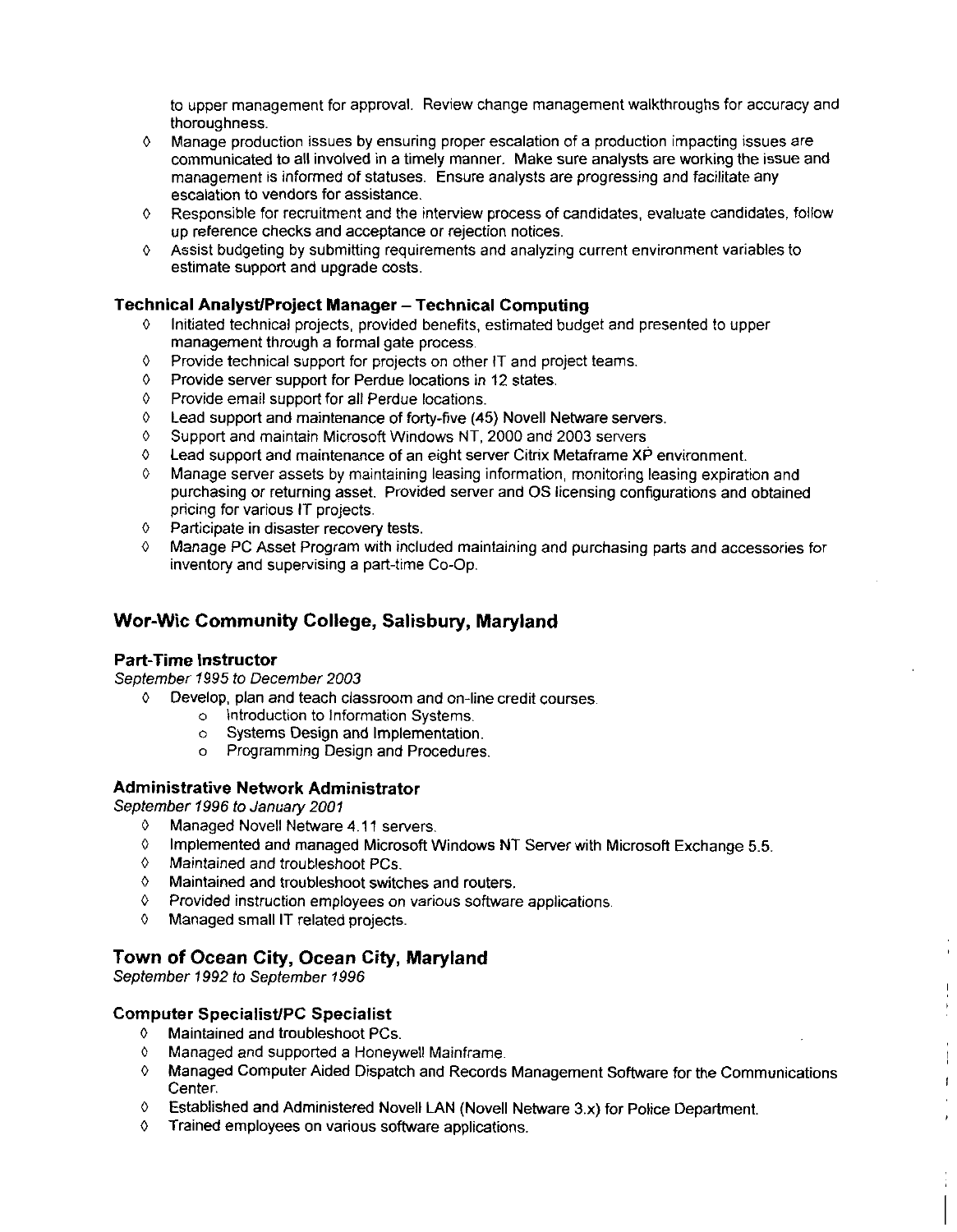- <sup>0</sup> Managed the purchasing of PCs software and other related equipment
- $0$  Software/hardware searches, evaluations and recommendations.
- <sup>0</sup> Managed computer related projects

#### Data Services, Inc., Salisbury, Maryland

June 1991 to September 1992

#### Computer Technician

- <sup>0</sup> Maintained and troubleshoot PCs and 3270 equipment
- or restricts deplember 1992<br>
nputer Technician<br>
↑ Maintained and troubleshoot PCs and 3270 equipment.<br>
↑ Maintained microcode on IBM 3174's and 3274 controllers<br>
↑ Installed cable for mainframe, PCs, and networks.
- $0$  Installed cable for mainframe, PCs, and networks.
- 0 Instructed employees on various software applications
- $0$  This work was done under contract primarily for Perdue Farms, Inc.

#### Computer World, Inc., Salisbury, Maryland

July 1990 to June 1991

#### Software Specialist and Instructor

- 0 PC and software sales
- <sup>0</sup> Develop and implement customer education services
- $\lozenge$  Operation of a retail store (receiving, stocking, pricing).

## C. W. Amos & Company, Baltimore & Salisbury, Maryland

June 1984 to May 1990

#### Computer Consultant and Instructor

- <sup>0</sup> Analyzed client requirements and select software that best fit their needs
- <sup>0</sup> Developed and implement client education
- <sup>0</sup> Maintained and troubleshoot PCs
- <sup>0</sup> Various Accounting Functions

#### EDUCATION

#### Salisbury State University, Salisbury, Maryland.

Sept 1988 - May 1991

Degree: Bachelor of Science Major: Liberal Studies/Computer Science/MIS Minor: Business/Marketing

#### **CERTIFICATIONS**

Novell Certified Netware Administrator (5.1) Microsoft Certified Professional - Server 2000 Comptia Network MCSE Windows 2003 (Spring 2008) Comptia Security+ (Spring 2008) MCITP - Exchange Server 2010 (May 2010)

### RELATED TRAINING COURSES

Citrix Metaframe XP Boot camp, April 2004 Netware Administration<br>Windows 2000 Server, January 2004 Netware Advanced Administration Windows 2000 Server, January 2004 **Netware Advanced Admin**<br>Netware eDirectory Design and Implementation Microsoft Exchange 2010 Netware eDirectory Design and Implementation Microsoft Exchange 2010<br>Netware Service and Support Microsoft Windows 2003 Netware Service and Support

 $\overline{1}$ 

ł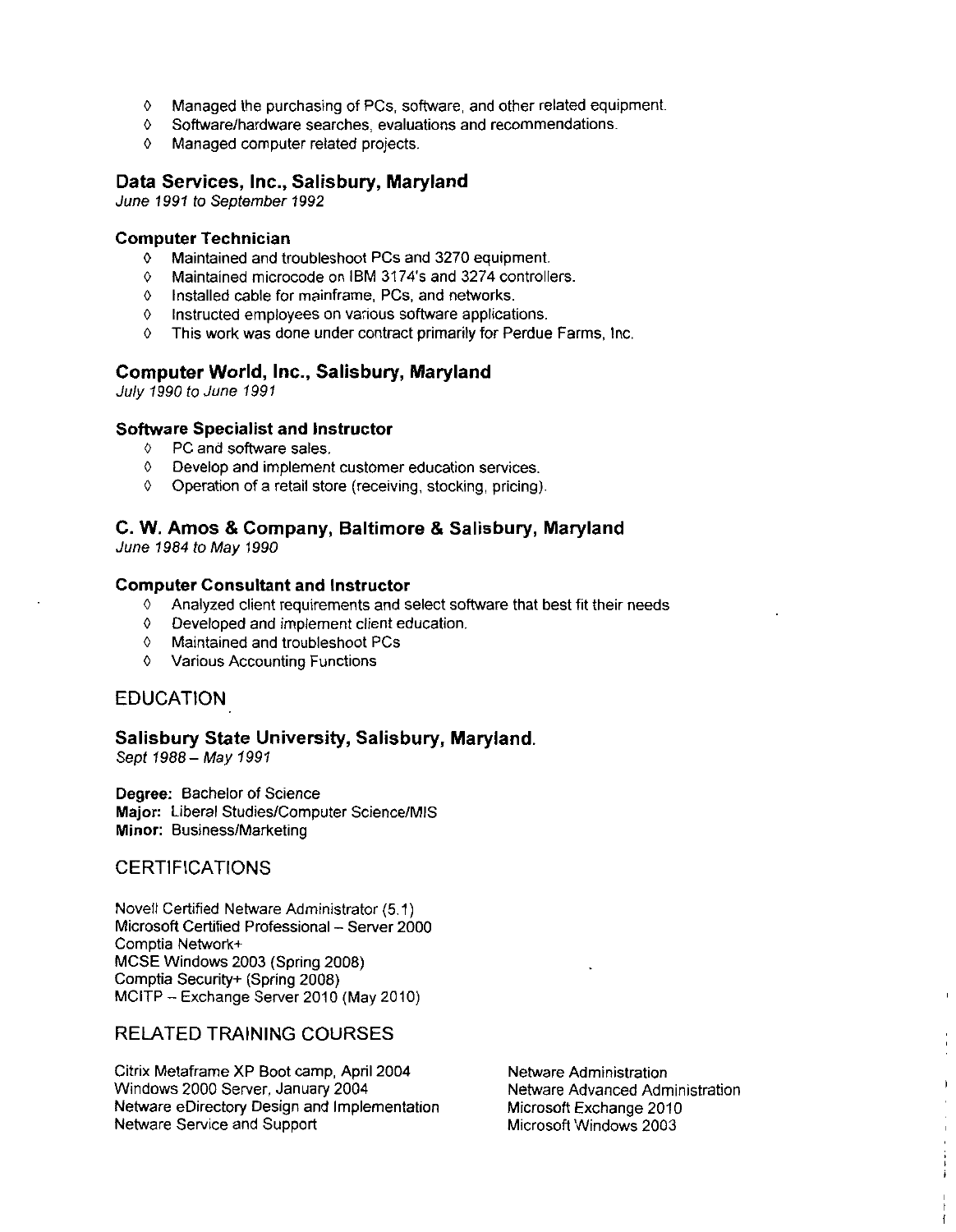Level <sup>1</sup> Supervisor Training Course Project Management\* Team Building Communication Management .<br>Communication Management\*<br>OPERATING SYSTEMS/DIRECTORIES EXPERIENCE sor Training Course\*<br>ment\*<br>Management\*<br>SYSTEMS/DIRE<br>3.x/4.11/5.1/6.0<br>/2003<br>y (NDS) Quality Improvement Process\*<br>\**Perdue In-house Class* 

Windows NT/2k/2003 Active Directory Novell Netware 1 ING 5 1 5<br>| ware 3.x/4.1<br>| NT/2k/2003<br>| ectory Novell eDirectory (NDS) Windows NT/2K/2K3/2K8//XP Professional

#### SOFTWARE EXPERIENCE

Clarity Project Management Niku Project Management Microsoft Office 2000/2003 Microsoft Outlook 2003 Lotus Notes Symantec Antivirus Corporate Edition Word Perfect

Lotus 123 Dazel Printing Management Symantec Backup Exec Paperwise Document Management System Citrix Metaframe XP Microsoft SharePoint 2003

> ŀ İ  $\frac{1}{\epsilon}$ Ì